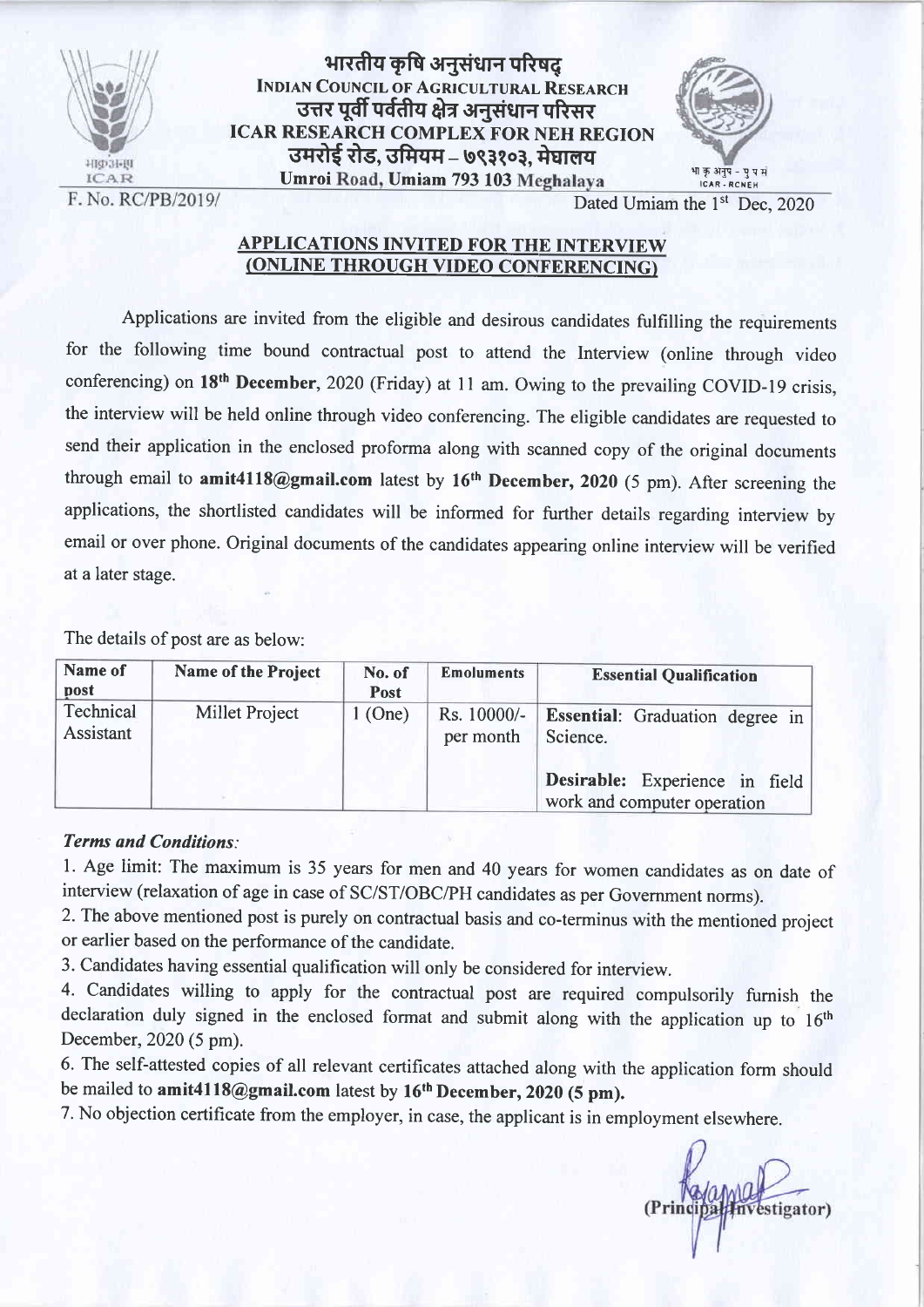Copy to:

l. Incharge, ARIS Cell, ICAR Research complex for NEH Region for uploading in the Institute Website

2. KIRAN website, ICAR Research Complex for NEH Region, Umiam for uploading in the website

3. Notice board, ICAR Research complex for NEH Region, Umiam

4. Recruitment cell, ICAR Research complex for NEH Region, Umiam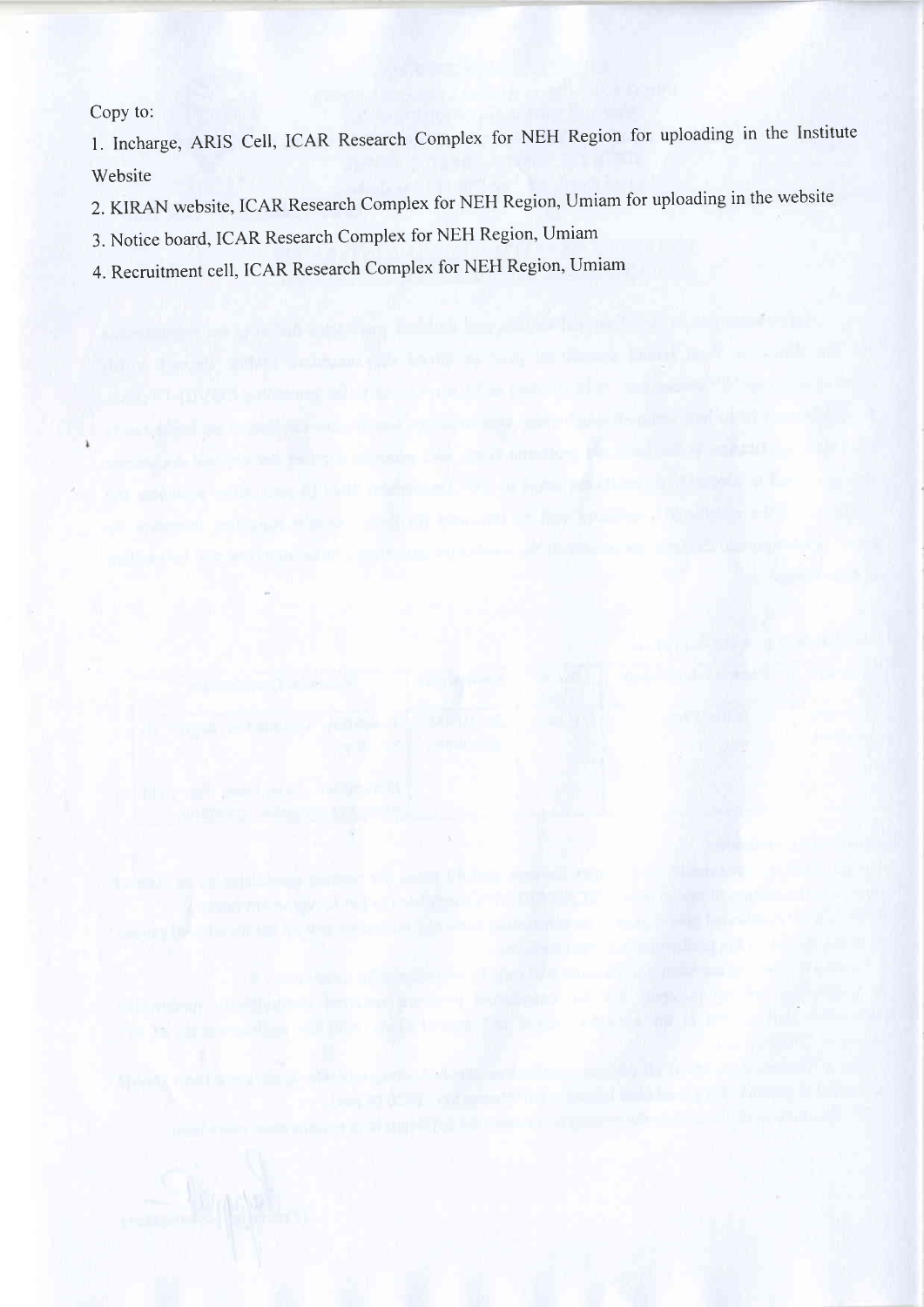## **APPLICATION FORM**

### **BIODATA**

**Name of the Project…………………………………………………………………………......**

**Post applied for: ……………………………………………………………………………………**

| $\mathbf{1}$   | Full Name (in black letters) |                                           |
|----------------|------------------------------|-------------------------------------------|
| $\overline{2}$ | Father's/Husband's name      | <b>Recent Passport</b><br>Size Photograph |
| $\overline{3}$ | Date of Birth (DD/MM/YY)     |                                           |
| $\overline{4}$ | Age as on date of interview  |                                           |
| 5              | Permanent address with Pin   |                                           |
|                | Code                         |                                           |
| 6              | Address for communication    |                                           |
|                | (if different)               |                                           |
| $\tau$         | Mobile Number                |                                           |
| 8              | E-mail address               |                                           |
| 9              | Gender                       |                                           |
| 10             | Marital status               |                                           |
| 11             | Whether belongs to           |                                           |
|                | SC/ST/OBC/General            |                                           |
| 12             | Nationality                  |                                           |

# 13. Academic Qualification:

| Degree                          | Year | Board/Institute/University | Marks<br>(%) | Major Subject / Discipline |
|---------------------------------|------|----------------------------|--------------|----------------------------|
| Higher<br>Secondary<br>$(10+2)$ |      |                            |              |                            |
| Graduation<br>(B.Sc.)           |      |                            |              |                            |
|                                 |      |                            |              |                            |

14. Experience:

| S. No. | <b>Post/Position held</b> | Employer | Peroid (From-To)   Works done/experience |
|--------|---------------------------|----------|------------------------------------------|
|        |                           |          |                                          |
|        |                           |          |                                          |